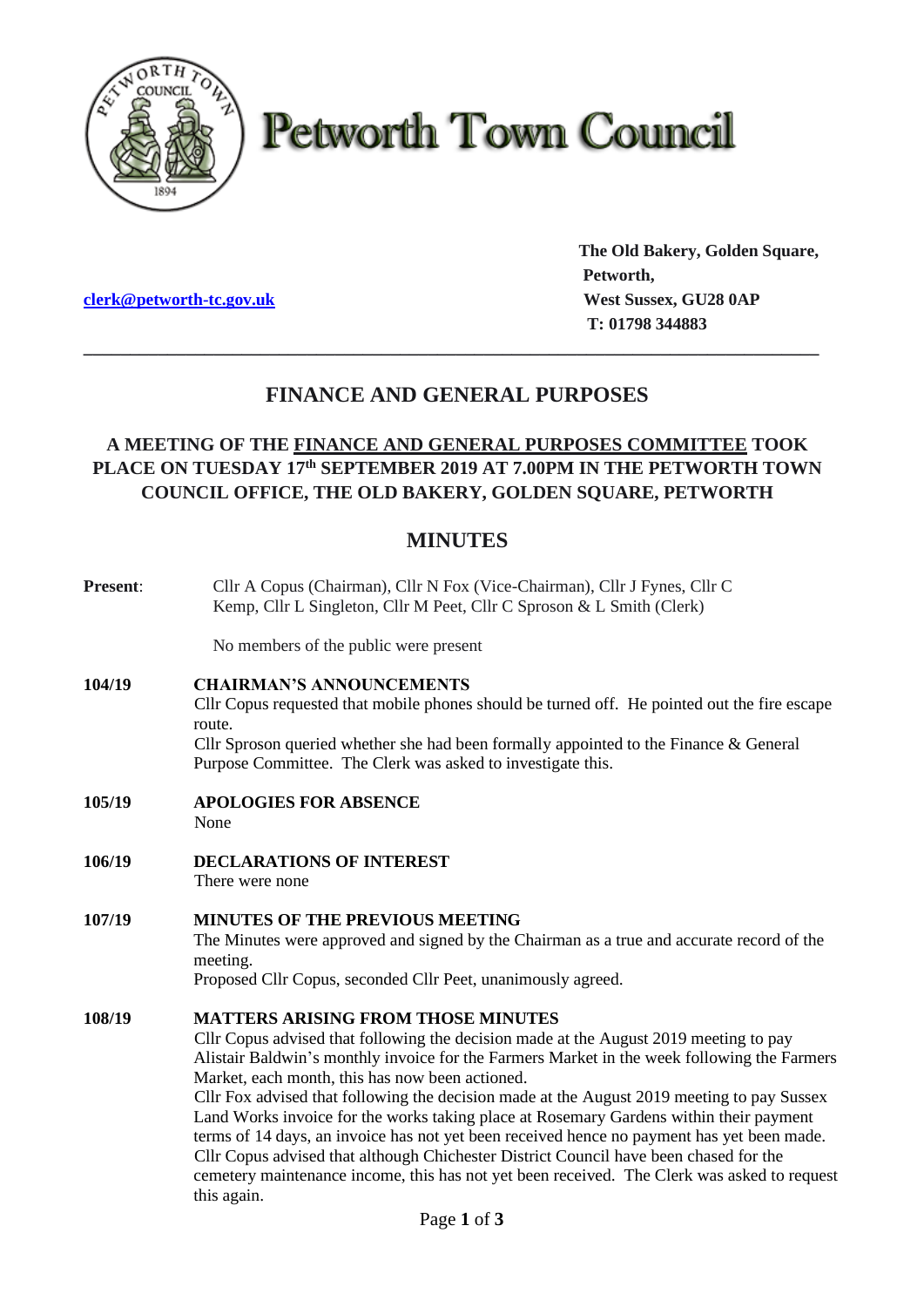Cllr Copus reported that despite another letter being sent to Nat West to rectify the £5 error, no response has been received. The Clerk was asked to write to them again.

Cllr Copus advised that the bank mandate paperwork needs to be hand delivered to Nat West hence he will action this in the near future.

Cllr Copus reported that despite a request for the monies owed from Petworth Marquee Hire, this has not yet been received. The Clerk was asked to request payment in full within 14 days or advise that legal action will be taken.

Cllr Copus advised that the revisions to the Grants Policy are on the agenda for this month's Full Council meeting for approval.

Cllr Copus advised that the invoicing system for the indoor Farmer's Market agreed at the August 2019 meeting is now in place.

### **109/19 PUBLIC PARTICIPATION SESSION**

No members of the public were present

#### **110/19 AUGUST 2019 ACCOUNTS**

Cllr Copus presented the detailed income and expenditure statement which showed, at this five month stage of the year, that overall we are within the budget with expenditure being incurred below the annual run rate.

Cllr Copus reported that a request not to renew our contract with Peninsula Business Services resulted in the company advising that in order to avoid renewal in September 2019, 6 months' notice was required. The Clerk was asked to write to Peninsula advising of our dissatisfaction.

The Clerk was asked to ensure that the Internal Auditor's report is on the agenda for the October 2019 meeting.

#### **111/19 BANK RECONCILIATION AS AT END AUGUST 2019**

The current account and reserve account bank statements had been reconciled to the accounting system balances. The 2 statements were initialled as reconciled by Cllr Kemp.

# **112/19.1 UPCOMING COSTS**

Rosemary Gardens:

Subject to the quote being adjusted due to the removal of one bench from Rosemary Gardens since the quote was received, the cost of painting all the benches in the Gardens was proposed by Cllr Copus, seconded by Cllr Peet with all in agreement. Cllr Fox reported that repairs to the brickwork at Rosemary Gardens will cost £1,565. Cllr Copus proposed that as this would be unbudgeted expenditure, it should be recommended to Full Council on the 19<sup>th</sup> September 2019. This was unanimously agreed. The Clerk was asked to request a quote for the painting of the old railings around the play area.

#### **112/19.2** Christmas Event 2019:

Cllr Copus proposed that a new star is purchased for the Christmas Tree at a cost of approximately £40. This expenditure was unanimously agreed. Cllr Copus advised that new lights are required for Lombard Street hence a request for the purchase of these will be made at a future meeting of this committee.

# **112/19.3** Planting: Cllr Hewlett's costs for bulbs and plants for the autumn / spring flowering programme. It was agreed that further information was required before a decision can be made at the upcoming Full Council meeting. Cllr Copus to write to Cllr Hewett requesting this additional detail.

# **112/19.4** Traffic work: Cllr Scallon's request for road markings and signage at a cost of £5,225 was discussed. Cllr Copus proposed that this expenditure is recommended to Full Council, seconded by Cllr Kemp and unanimously approved.

#### **113/19 INVOICES FOR APPROVAL -** list attached